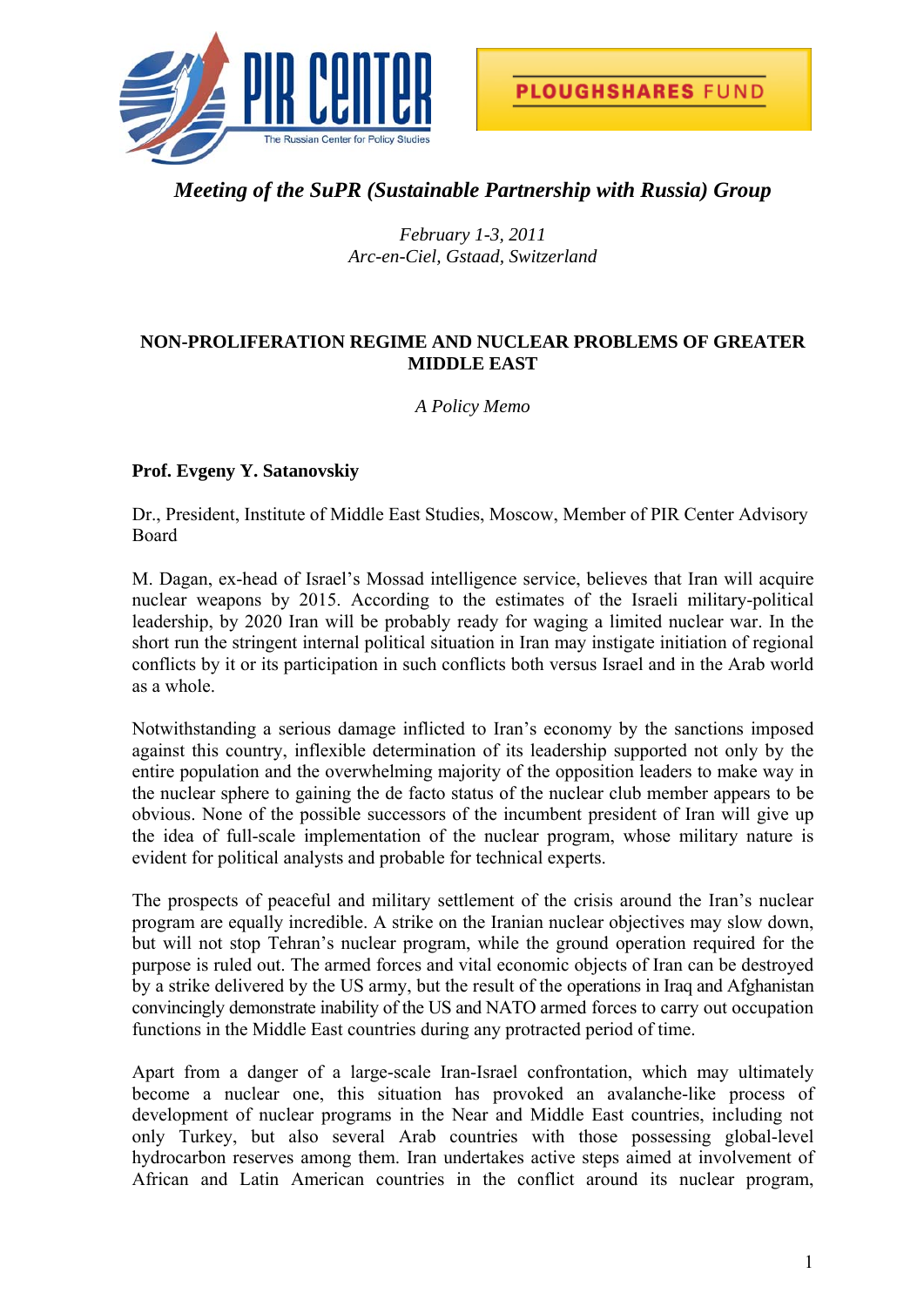cooperates with North Korea, and in the past (and as likely as not unofficially nowadays) with Pakistan.

The situation in Pakistan, in its turn, even more hazardous for the non-proliferation regime not only due to this country's active and not thoroughly flushed out role in creation of the black market of nuclear technologies in the Islamic world, but also due to internal instability in Pakistan. The military-political elite in Islamabad is not ready for any form of external monitoring of the country's nuclear armories, while external interference in the processes under way in this country is even less feasible than the case of Iran. Over the longer term the getting of the Pakistani fissile materials into the hands of radical Islamist organizations cannot be ruled out, while the development of disintegrating processes in the country may bring the Pakistani nuclear charges, carriers, and attending personnel into the "free market". Their possible transfer to the territory of Saudi Arabia or United Arab Emirates is of particular hazard in the context of the events now under way in Tunisia, Egypt, Yemen and other countries of the Arab world.

In the medium term a failure of the non-proliferation regime, a race of armaments and nuclear technologies, and nuclear weapons employment threshold lowering appear on the agenda. From our point of view, efficiency of activity of the nuclear club and "great powers", including the USA, aimed at keeping the non-proliferation regime is reduced in direct proportion to reduction of their influence, while the prospect of implementing the "global zero" initiative proposed by President B. Obama is nil. The latter makes us turn attention to two key Greater Middle East states posing a real danger to the nonproliferation regime: Iran and Pakistan.

## **NUCLEAR PROGRAM OF IRAN**

### **(based on materials by V. Yevseyev)**

According to the report by the IAEA Director General as of November 24, 2010, 8426 first-generation gas centrifuges (Iranian name – IR-1) are installed at the uranium enrichment facility in Natanz. Of them 4816 centrifuges are operational. The total number of gas centrifuges in Natanz was reduced by 102З during the last six months. At the same time the number of operational centrifuges was increased by 880, which testifies to the enrichment process expansion. Some of already installed gas centrifuges are possibly reserved for subsequent delivery to the uranium enrichment facility being constructed in Fordo, where they plan to locate 3 thousand centrifuges. The infrastructure created in Iran makes it possible to manufacture in the order of 3 thousand gas centrifuges. The process of concealed accumulation of this equipment is probably under way.

During the period from February 2007 till October 17, 2010 34.7 t of uranium hexafluoride delivered to the centrifuge cascades in Natanz, were on the average enriched to 3.4 % for uranium-235. According to Iranian estimates, 3183 kg of low enriched hexafluoride were accumulated by the end of October 2010. With the maintained rate of the low enriched uranium manufacture the accumulated reserves may amount to 3471 kg by late January of 2011, which is sufficient for manufacture (after re-enrichment) of 5 nuclear charges based on weapon-grade uranium. Owing to the absence of uranium concentrate in Iran the process of manufacture of low enriched uranium will be constrained. The reserves of this material available by August 10, 2009 were converted into uranium hexafluoride at the uranium conversion facility in Isfahan. As a result, 371 t of uranium hexafluoride were obtained and the enterprise was shifted to the technical maintenance stage.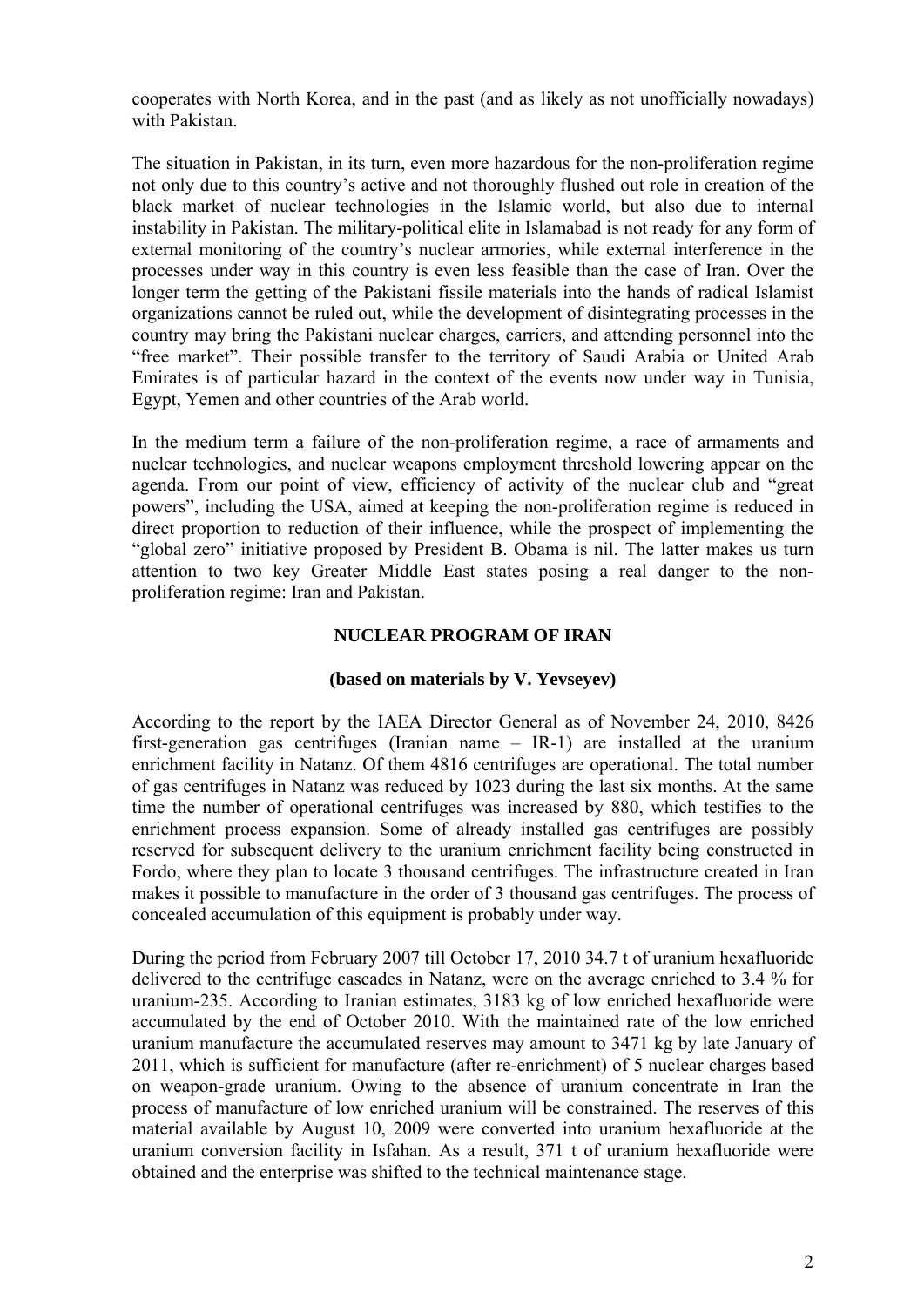The works on mining of natural uranium and production of concentrate from it are continued in Bandar-Abbas. A uranium concentrate production plant is being built in Ardakan and a uranium mine in Saghand is developed. Additional sources of natural uranium can be found by Iran in Africa and Latin America.

Teheran's capabilities in uranium re-enrichment are unclear. These works began in Natanz on February 9–11, 2010, when, according to the data of Iranian specialists (probably fabricated), the enrichment level of 19.8 % for uranium-235 (this uranium is still considered to be low enriched) was attained. To ensure uranium re-enrichment, use is made of 2 cascades only: 328 gas centrifuges Р-1. According to the Iranian data, 45 kg of uranium enriched to 20-% uranium hexafluoride can be obtained by late January of 2011. This material cannot be used for manufacture of nuclear weapons.

Iranian specialists cannot ensure purity of hexafluoride required for manufacture of highlyenriched uranium. In the course of re-uranium enrichment they perform multiple elimination of light gases and other impurities from the nuclear material, which will hamper manufacture of highly-enriched uranium whenever this decision is adopted. However, one should not exaggerate the technical problems in this sphere. To manufacture a nuclear explosive device, it is necessary to not only produce highly-enriched uranium in the form of hexafluoride, but also convert it into a metal form. This problem has not obviously solved yet in Iran.

New types of gas centrifuges are tested in Natanz. From August 21 till November 19, 2010 138 kg of uranium hexafluoride were loaded into the cascade of 20 centrifuges IR-4, cascade of 20 centrifuges IR-2m and into separate centrifuges IR-1, IR-2m and IR-4. 22 Iranian enterprises and organizations are involved in manufacture of and testing of centrifuges.

40-MW research heavy-water reactor IR-40 capable of producing 9 kg of plutonium a year is under construction since September 2004 in Arak. It was found in the course of the IAEA inspection held on November 8, 2010 that the construction of buildings had been nearly completed and the main crane in the reactor building and the pressure compensator of the reactor's cooling system had been installed. According to Iranian specialists, the operation of research reactor IR-40 will be commenced in 2013. The reactor has already been provided with nuclear fuel and heavy water. For this purpose the heavy-water plant was commissioned and assembly of in Arak in 2006, while the installation of the process line for production of natural uranium pellets and assembly of fuel rods from them was completed by February 2009. Iran possesses no capacities for regeneration of spent nuclear fuel and extraction of plutonium on an industrial scale. In November 2006 the IAEA Board of Governors imposed a ban on rendering technical assistance to Iran for implementation of these projects. The Iranian origin of 600 fifty-liter heavy water containers stored in Isfahan gives rise to serious doubt.

In July 2010 Teheran reported the beginning of works in the thermonuclear fusion sphere on the basis of the Nuclear Fusion Study Institute. \$8 mln were allocated for implementation of the project with participation of 50 nuclear scientists. The preparatory work will expectedly take about 2 years, which will make it possible to commission the respective nuclear object. These works bring Teheran nearer to creation of the nuclear fusion bomb.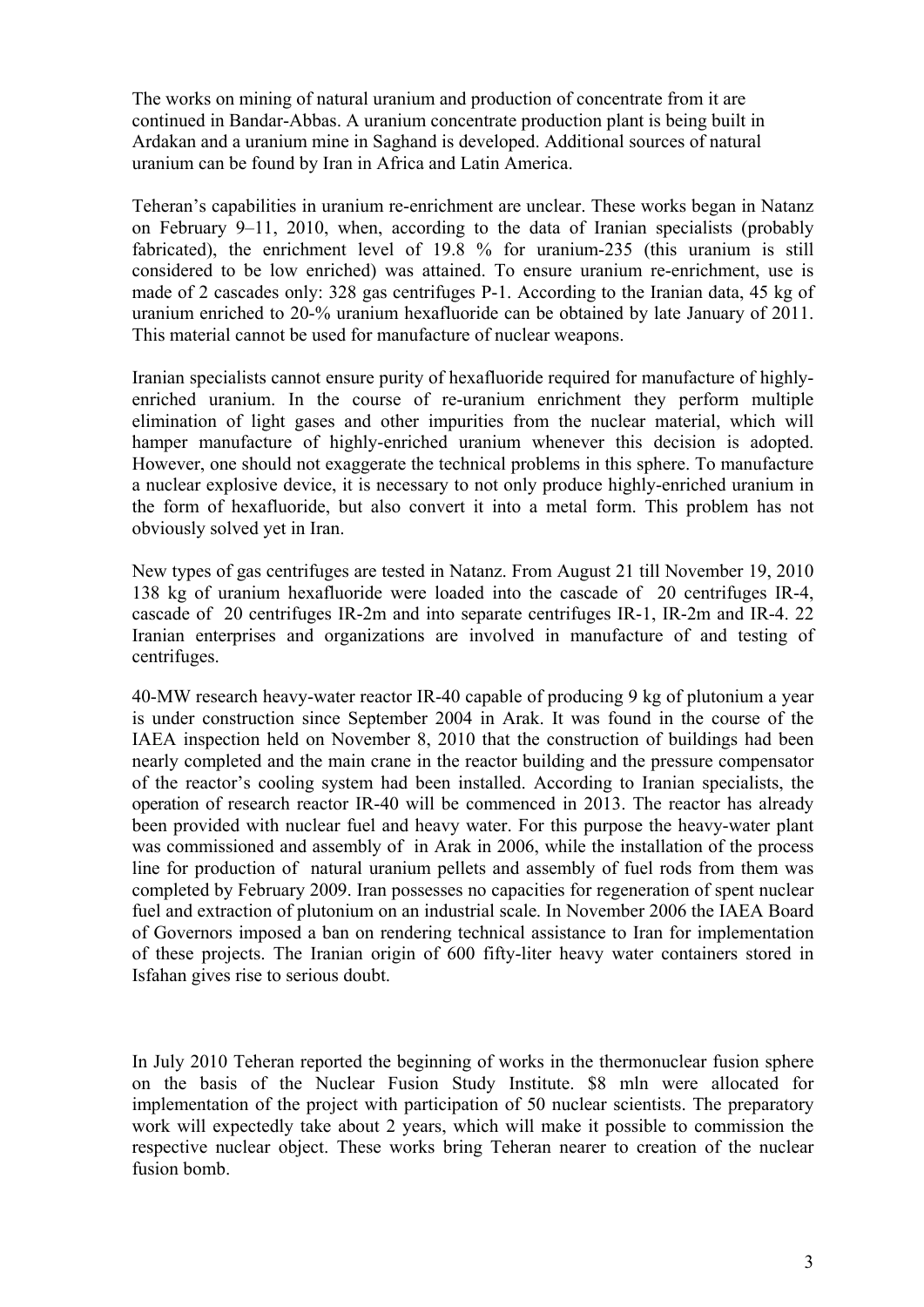Teheran signed the Additional Protocol (1997), thus undertaking the obligations to comply with it till completion of the ratification process and agreed for use of amended code 3.1 to the Agreement with the IAEA on application of safeguards in December 2003. The Additional Protocol remained valid on the territory of Iran till early 2006 when President Ahmadinejad suspended its application. In March 2007 Iran ceased to fulfill amended code 3.1, though in compliance with Article 39 of the Agreement it was unauthorized to do this unilaterally. At that according to the available data construction of the uranium enrichment facility in Fordo was commenced in 2006 during the period of validity of amended code 3.1.

Russia has completed construction of the nuclear power plant with power reactor VVER-1200 in Bushehr. In November 2010 the reactor core was loaded. To operate the nuclear power plant, a Russian-Iranian joint enterprise with a personnel of about 900 employees is established Russian-Iranian cooperation in the nuclear sphere is implemented only within the NPP construction in Bushehr. This cooperation is of peaceful nature as the light water reactor is not intended for manufacture of plutonium. The Bushehr NPP is covered by the IAEA guarantees. Iran undertook the obligation for returning the irradiated fuel to Russia.

The following can provide evidence of the Military focusing of the Iranian nuclear program:

a) document discovered in Iran in 2005 by the IAEA inspectors, which describes the processes of conversion of uranium hexafluoride into metal uranium and shaping enriched and depleted metal uranium into semi-spheres;

b) targeting the "Green Salt" project at conversion of uranium dioxide into uranium hexafluoride, which can be used for obtaining both initial material for the uranium enrichment process with the aid of gas centrifuges (uranium hexafluoride), and uranium metal;

c) performance of experimental and theoretical research on high-power explosions and multiple re-entry vehicles;

d) focusing on the tests of blasting explosives operating only as a result of detonation, which is used for development of implosive nuclear munitions;

e) designing a ballistic missile warhead capable of penetrating the dense atmosphere along the descent path (this is required only for development of intercontinental ballistic nuclear missiles).

Iran is approaching the point at which the of development of nuclear weapons is no more a technical problem. The «window of opportunities» for settlement of the Iranian nuclear problem is contracting, though Iran successfully presses its nuclear weapons with the support of its several partners. Thus, on May 17, 2010 Ankara agreed to accept low enriched uranium accumulated in the Islamic Republic of Iran for safe storage with a view to its subsequent exchange for nuclear fuel to be used in the Teheran research reactor. On June 9 Turkey together with Brazil refused to support UN Security Council Resolution No. 1929, which serves as a base for imposing severe sanctions against Iran. Cooperation of Iran in the nuclear sphere with Venezuela cannot be ruled out.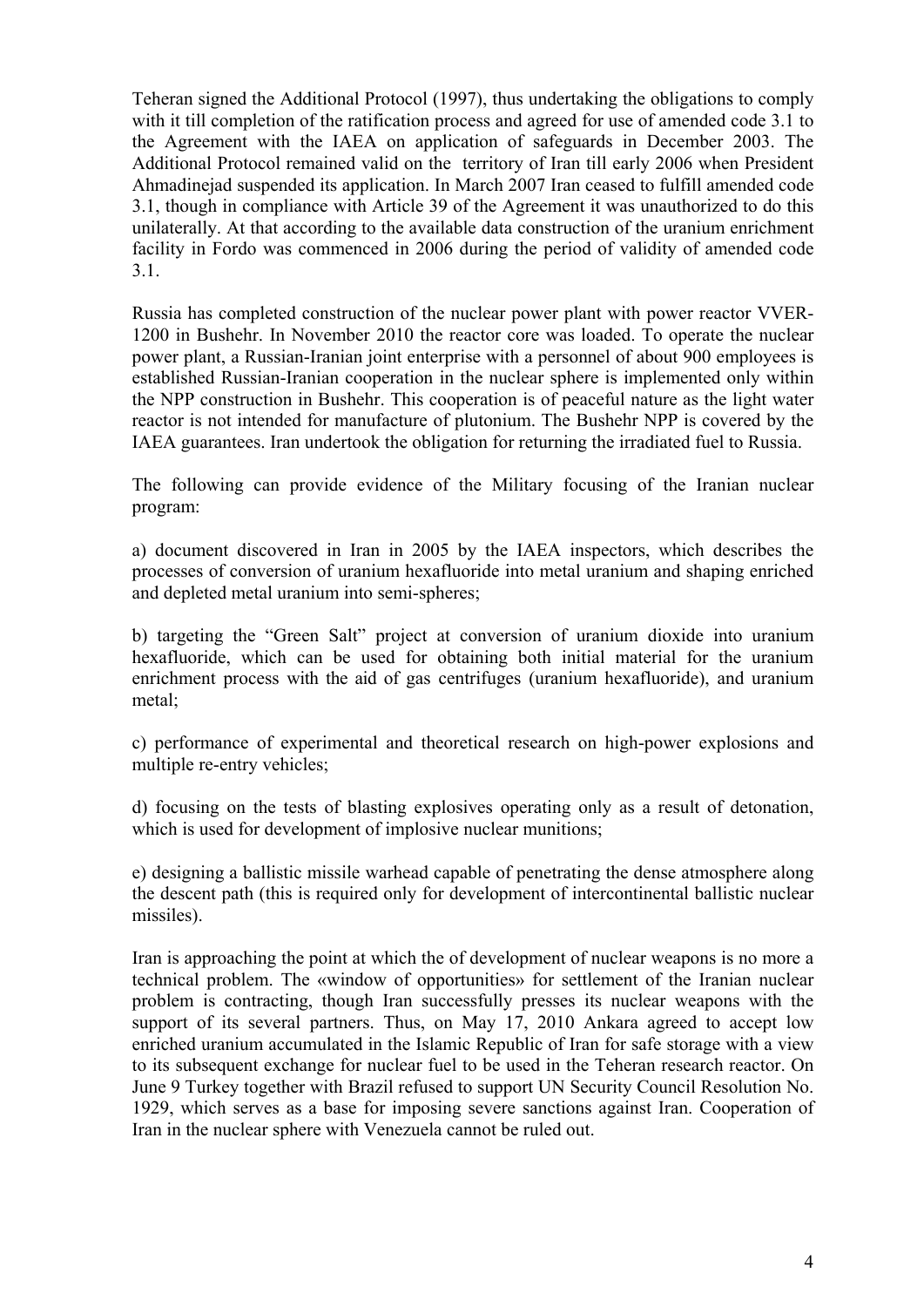### **PAKISTAN AND VIOLATION OF NON-PROLIFERATION REGIME**

### **(based on materials by V. Sotnikov)**

Pakistan's developments of nuclear capable ground-launched cruise missiles Babur and air-launched cruise missiles Ra'ad indicate that Pakistan has managed to create miniaturized nuclear warheads. Progress of Pakistan in developing and testing the Shaheen nuclear capable intermediate-range ballistic missiles, in particular Shaheen-2, with a range of 700-2500 km. According to the most realistic estimates the up-to-date nuclear capability of Pakistan reaches 70-80 nuclear warheads.

The variants of financing these programs are as follows:

- from the budget under non-defense items of the budget;

- at the expense of the aid provided by China, North Korea and, possibly, other states supplying Pakistan with dual-use materials;

- from the secret fund being replenished by donors (United Arab Emirates, Kuwait, Saudi Arabia, or Libya), some of which were supplied by Pakistan with nuclear dual-use technologies.

Since the beginning of the crisis concerning the Iranian nuclear program Islamabad upholds the right of Teheran for nuclear technologies and application of nuclear energy for peaceful uses. On March 15, 2010 Pakistan refuted the report that Dr*.* A.Q. Khan had secretly supplied Iran with the uranium enrichment technology and components for centrifuges R-1 used in the uranium enrichment process and provided Iran with the information pertinent to nuclear developments, including the centrifuges' drawings and components, and the list of major suppliers of nuclear technology and equipment.

General Mirza Aslam Beg confirmed that in mid-80's Iran had asked Pakistan then headed by President Zia-ul-Haq for assistance in implementation of the nuclear program, but had been refuted. In 1986 Dr*.* A.Q. Khan believed to visit the Iranian reactor in Bushehr. In 1987 Atomic Energy Commissions of both countries concluded the official nuclear cooperation agreement. The illegal nuclear traffic network of Dr*.* A.Q. Khan made a \$3 mln deal with Iran for supply of nuclear technologies. In 1988 after death of Zia-ul-Haq centrifuges R-1 arrived to Iran. In 1991 Mirza Aslam Beg and Iran came to the nuclear and conventional cooperation-for-oil agreement. The government of Pakistan insists that there were no deliveries of centrufuge components to Iran afterwards. The last acknowledged meeting between Dr*.* A.Q. Khan and Iranians took place in 1999. Iran acknowledged the fact of getting assistance in uranium enrichment from foreign intermediaries since 1987. In 2004 Dr*.* A.Q. Khan affirmed the provision of nuclear technology and equipment to Iran.

The government of Pakistan asserts that he acted with a view to getting his personal financial gains and without interference of any military or official person. Dr*.* Khan himself said that top-ranking officers, including the Chief of General Staff of the Pakistan Armed Forces had known about his assistance to foreign nuclear programs, including that of Iran from 1988 till 1991. In the IAEA report made public in 2004 it was confirmed that from mid- till late 1990's Iranian officials had held 13 meetings with a "secret supply network", which was obviously the network headed by A.Q. Khan. It is unlikely that intergovernmental contacts between Pakistan and Iran in the sphere of assistance to the